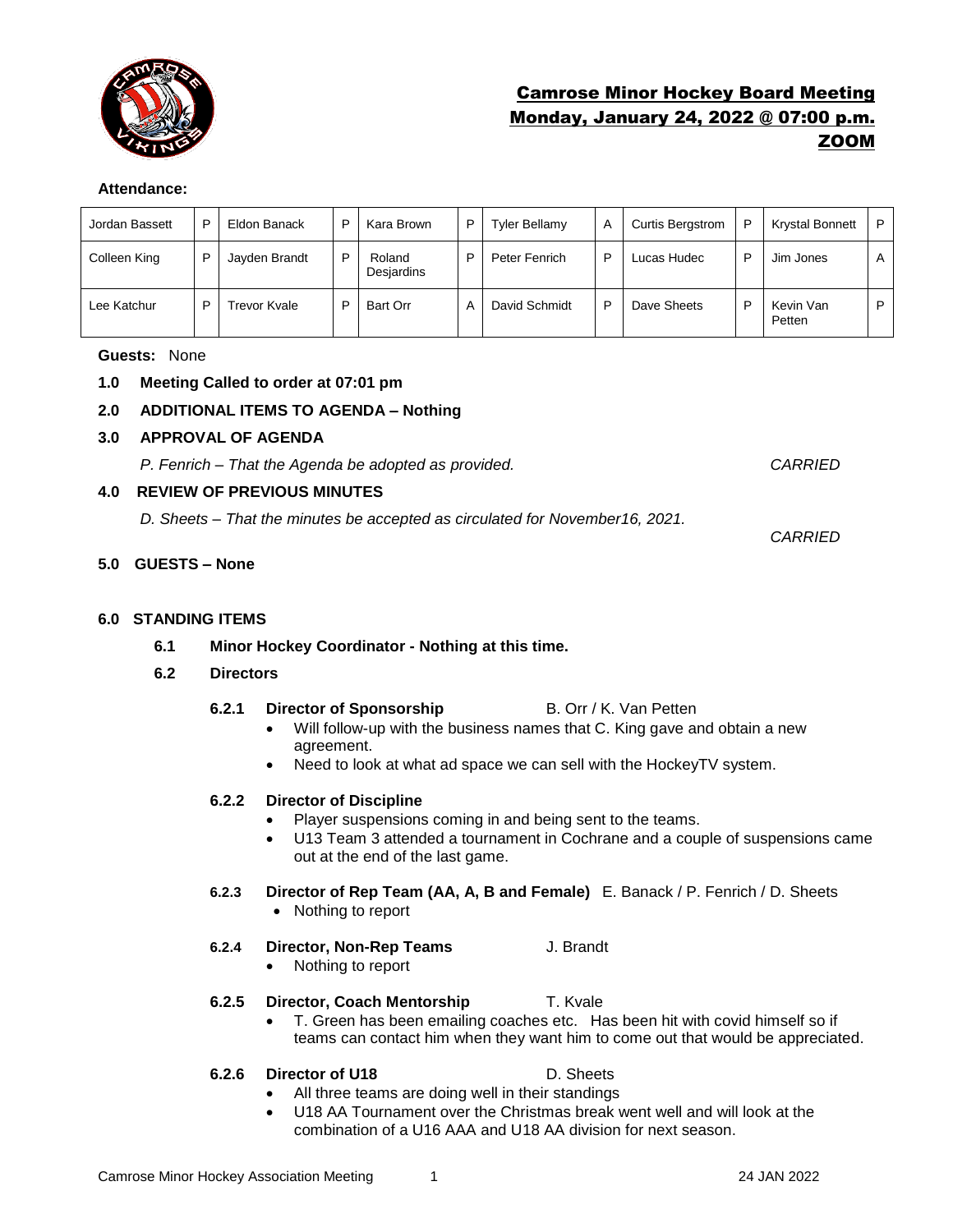• Appreciative of the referees that were brought in and the officials themselves were appreciative of the opportunity to be able to do the games.

# **6.2.7 Director of U15** L. Katchur

- U15 A Had a good tournament in Canmore which they won and lost in the "B" final of their own tournament.
- U15 B Issues in Killam regarding referees and Tofield regarding a parent in the penalty box that proceeded to verbally reprimand and touch the Camrose Players in the box. Tofield will investigate and send their results to J. Bassett.

# **6.2.8 Director of U13** J. Jones

• No areas of concern.

# **6.2.9 Director of U11** D. Schmidt

• No areas of concern

### **6.2.10 Director of U9 AND U7** K. Brown

• Request came in to be able to transition to full ice. C. King received clarification from Hockey Alberta that this is a non-negotiable item and it is to be  $\frac{1}{2}$  ice for the full season.

# **6.2.11 Director of Female Hockey** E. Banack

- U18 player left the wildcats due to commitment problems. E. Banack will forward the email from the manager with regards to meetings that had been held.
- Other teams are doing well.

# **6.2.12 Referee In Chief L. Hudec.**

- December  $15<sup>th</sup>$  was the deadline to have all officials take courses etc. • We have 45 officials with 15 being new.
- RIC Meeting was held last week and need to communicate with new officials that attend a clinic elsewhere have to contact our RIC in order to get registered to do games.
- Will be putting forth a request to CMHA with regards to social media, email and being able to watch the games from HockeyTV with regards to being able to observe the officials.
- Will forward the link to C. King to send out to coaches/managers if they have a complaint regarding a referee.

# **6.0 OLD BUSINESS**

# **7.1 Hockey TV**

### *Motion ratified by email that Camrose Minor Hockey will implement HockeyTV at a cost of 2500.00 up front and a monthly fee of \$125.00 plus the internet hook-up of approximately \$250.00 and a monthly fee of \$80.00/month to Eastlink.*

- One camera is up and running in the Max and working on getting the camera for the Border Paving by January 28<sup>th</sup> week-end.
- Issue with supplies and there may be an additional charge of \$2500.00 for the camera in the Border Paving rink. Once things are up and running, we will review the contract and costs.
- D. Sheets to contact the city and see if they can move the ribbon around the camera in the Max further out so that people are not around the camera.

### **7.2 Provincials – U15 Wildcats**

- C. King has provided and blocked off the required ice.
- HA is having a meeting January 25<sup>th</sup> to go over requirements of the host community.
- Looking for volunteers in the time keepers' box
- Need someone that would be willing to look after discipline issues that may come out over the week-end. Contact E. Banack if you know of someone that would be willing.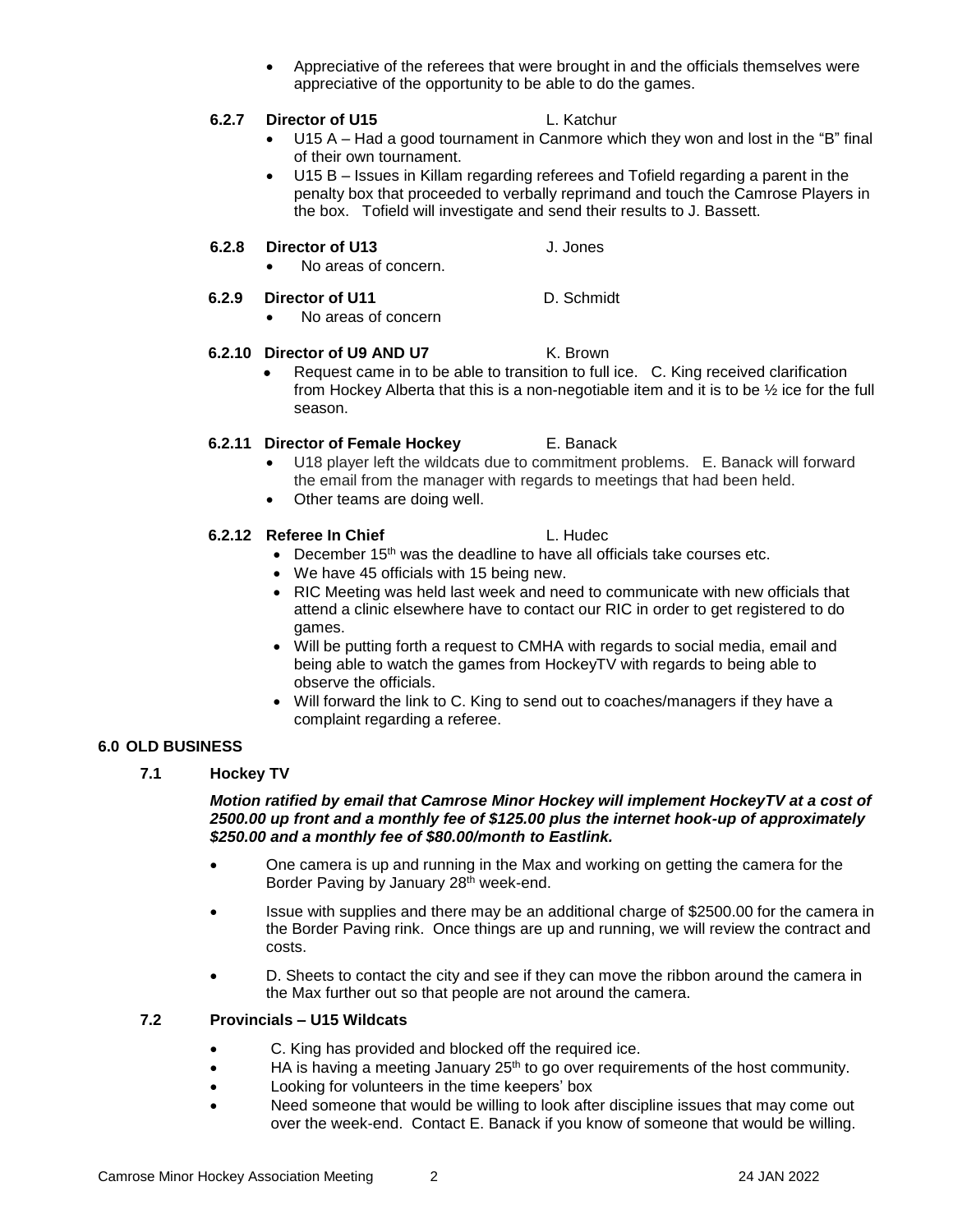*T. KVALE – That CMHA offer a "free hockey registration for 2022/23" as part of the U15 Wildcats raffle to raise funds to host their provincial tournament. CARRIED*

## **7.3 U9 Festival**

- C. King has approached M. Van Petten to look after the organizing of same and will find out Jan.  $28<sup>th</sup>$  if this will be a go.
- Schedule has been completed and broken up into a U9 Minor and U9 Major with each division being able to invite 5 male and 3 female teams for a total of 12 teams each.

## **8.0 NEW BUSINESS**

### **8.1 Updating the tryout policies and procedures - C. Bergstrom**

- C. King suggested that C. Berstrom take the Tryout evaluation part of the policies and procedures and make the changes as a whole and bring back to the board as a complete package rather than bits and pieces being looked at.
- Board members agreed and we will have revisions in place prior to the AGM at the end of April. Suggestions are to be forwarded to C. Bergstrom asap.

### **8.2 Proposal for help with our Goalies**

- J. Brandt presented a proposal from G. Turnquist to be able to help our goalies at the grassroots level.
- He is looking for a partner to help him do this and at this time, it was agreed that if he is willing to go out with our U9 Major and U11 B and U11 non-rep teams, it would be a great start.
- He can contact the coaches directly and if there is anyone willing to send out volunteers with him, touch base with J. Brandt.

### **8.3 Should CMHA remain in NAI or go to CAHL?**

• J. Bassett provided background information regarding why CMHA should look at moving to the CAHL.

*R. Desjardins – That J. Bassett on behalf of Camrose Minor Hockey make a written request to be accepted into the CAHL for the 2022 – 2023 hockey season. CARRIED* 

### **8.4 U11 AA – Do we want to remain in this division?**

- Discussion on the pros and cons of being in this "new" league were discussed.
- J. Bassett to put together some questions for a survey to be sent out to the parent group to get some feedback will be done.

### **8.5 Team Budgets – Refer to attachments**

- Question raised as to why so many teams are doing 50/50 Raffle Boxes.
- C. Bergstrom felt we should set a budget structure for each team and C. King raised concerns that we cannot control where a team spend their funds but if they need to know where the funds were used for the next season, teams will have access to this information from the budgets that they give to her each year.
- Will look at posting these budgets on the website so that parents can also see where their team funds were going.
- It will be emphasized when teams are organized, that the team budget and expectations be laid out to families right at the beginning of the season.

### **8.6 Outstanding Registrations**

• C. King presented the outstanding registrations to date and the board determined that all registration fees are to be paid up by February  $15<sup>th</sup>$  at which time the coach and manager are to be notified and the player will be suspended from play.

### **8.7 Request from CDSS to help out with a sports equipment depot**

• Letter received from L. Kasa outlining her request and at this time, CMHA is not willing to help out with providing volunteers.